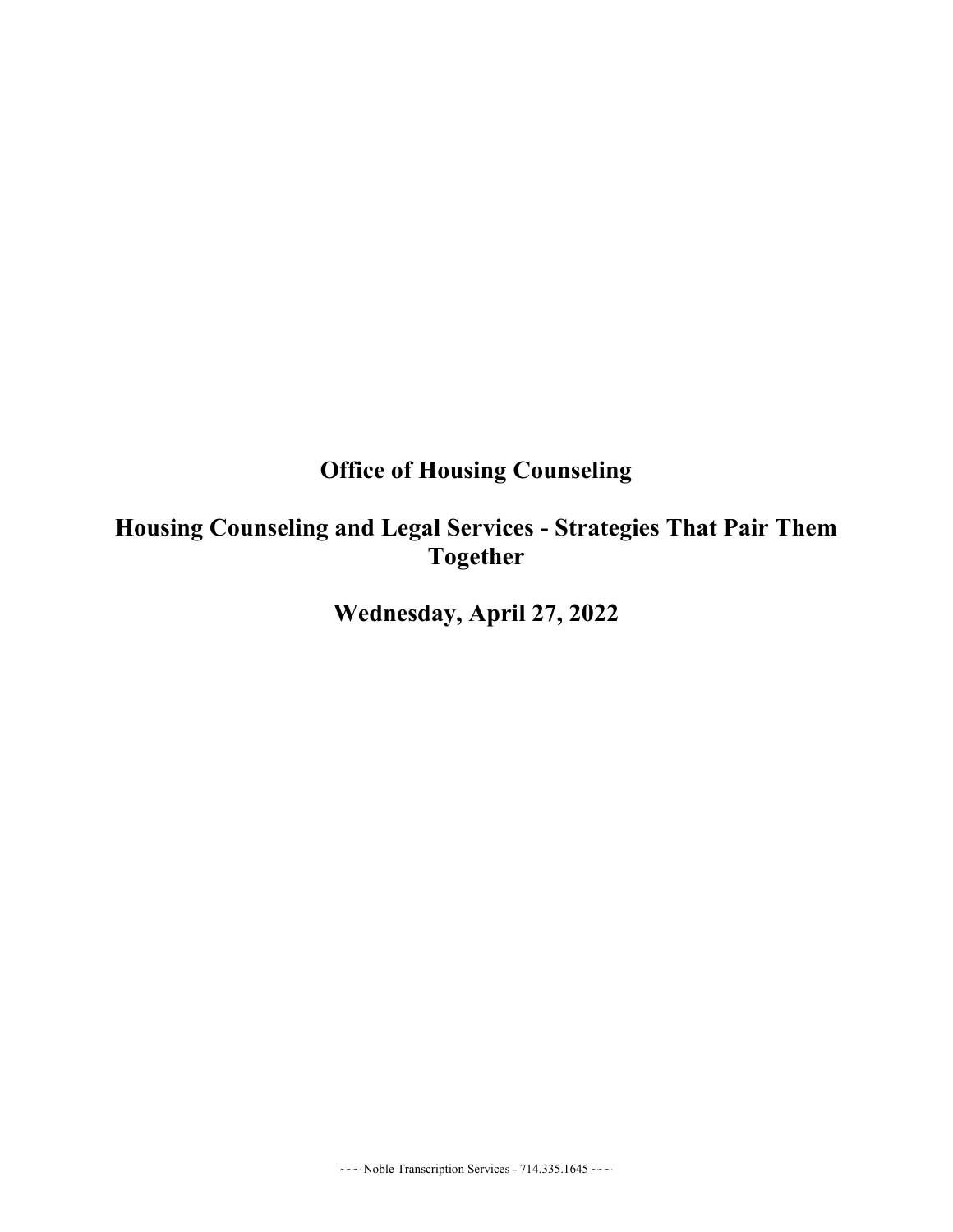Moraille from ICF and we're so pleased that you're here with us today for HUD's Office of Shawna LaRue Moraille: Good afternoon or good morning, everyone. This is Shawna LaRue Housing Counseling webinar about legal services and strategies that pair them together.

We are using the Zoom platform, as you can see and you are joining us in listen only mode. If you would like any help from Medora, who's here, she's in the chat box. Any technical issues that you have, go ahead and chat with her there and she will best support you.

 the question and answers box and that is something that where we'll have a record of all your And then we will have an opportunity at the end of the presentation for questions. So that is in great questions and provide you with answers. So take a look at the question and answer box and you can feel free to pop them in anytime during today's webinar.

 You can also look by date. So the PowerPoint has been posted for this session and Medora will send it to you briefly in the chat box via a link. So those materials are what we're going to go through today. And then we will have additional materials such as the recording, the transcript, etcetera, about 7 to 14 business days, like after this session. And you can sort by topic to find this particular webinar.

So we were able to add this webinar certificate this year and this is something that we know many of you are tracking your own continuing ed credits. So the attendance will be marked if you registered for this course. And then you can go ahead and select your certificate by going to learning transcript, so go ahead and select the box that says the course name and then click print certificate. So hopefully that's helpful.

And then you know that weekly HUD has the Housing Counseling training digest, so please visit the digest, have it bookmarked, it's updated weekly and it's all the great Housing Counseling related webinars, partner webinars, HUD's webinars, etcetera. So definitely take a look. Look at that and bookmark it if you haven't already.

And then we do like to use a polling software just to gage the information that would help the speakers to see who's in the audience today. So you can go to menti.com, either from a separate browser or from your smart phone, and I'll also go ahead and pop the direct link in the chat as well so you can find us there.

 organizations, others are Housing Counseling organizations. Some do both. So we really want to So we really want to find out a couple things from the audience today. Once you're there go ahead and hit the heart so I know that you're here. But we want to know a little bit more about what type of agency you're from. We have some attendees here that are just legal services make sure that we capture information about who is here in the audience.

Okay. It seems like folks are getting to the link. So you can either type into menti.com and use this code at the top, 9-8-9-3-0-9-5-1 or you can use the link that I put in the chat. So depending upon on how you're doing it, you might use your smart device or something like that.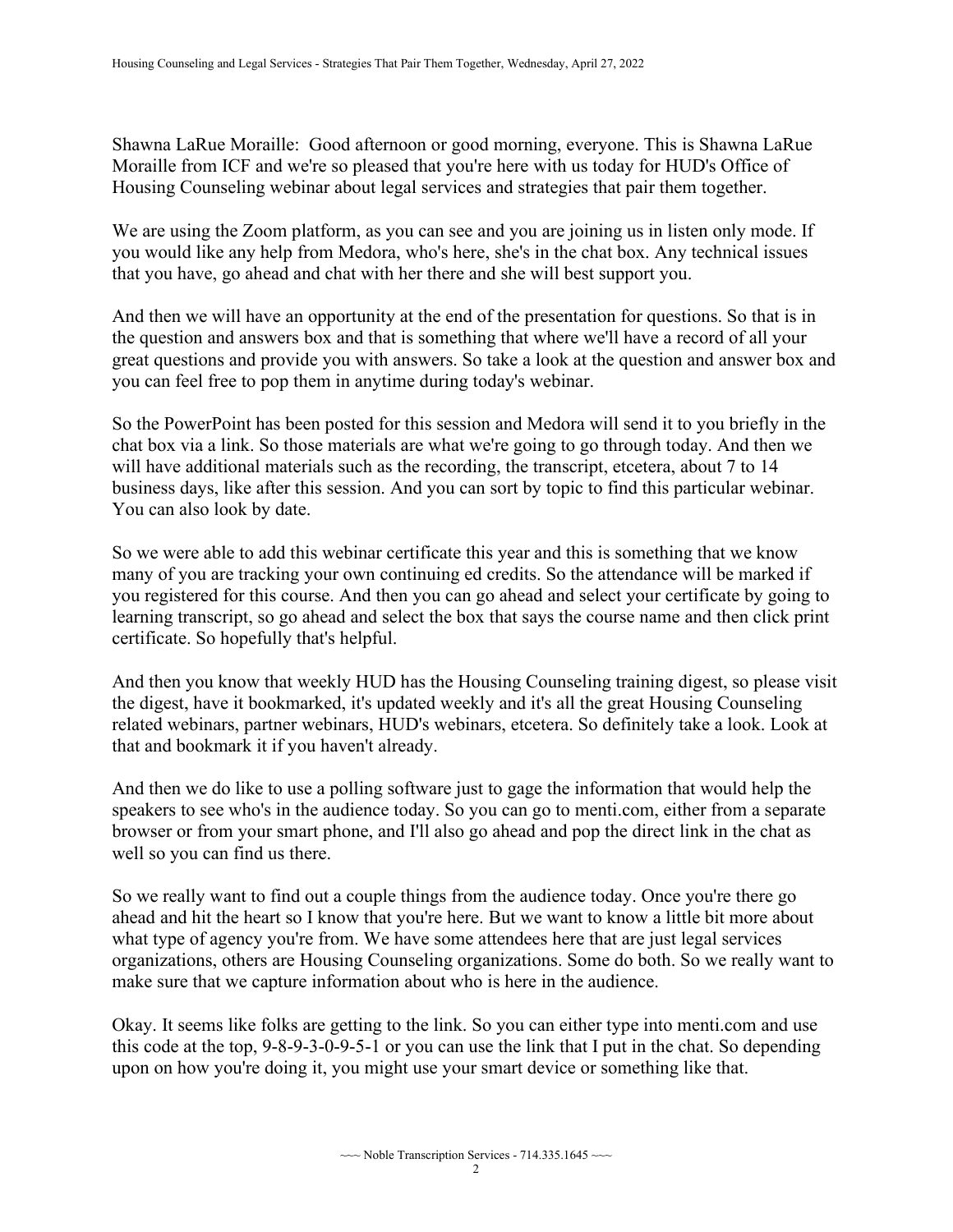Counseling agency. And then we're also going to hear and receive some special HUD funding. So I'm going to move us ahead in terms of the polling here. So this is the question that I queued you up for, so just basically tell us what type of agency you represent today. So we are so lucky today that we're going to hear from a legal services organization who's also a Housing

And then we're going to hear from another one who's also a legal services organization and a Housing Counseling agency just to hear two different perspectives in terms of how they're delivering services across two different regions of their state. So let us know who you are and it'll really help us.

There may be some others here that are not listed. So we may have some organizations that might be representing like associations and others. We're really glad that you're here and joining us. So we'll just give it a couple of seconds here for other responses to come in.

And overwhelmingly, we're seeing Housing Counseling agencies, which makes sense. And hopefully we're going to see a bunch more that are both HCAs and legal services. And a bunch more that are legal services organizations.

We also have a special treat today that Nicole from HUD's Office of Policy Development and Research is going to talk about the program that's available for funding legal services in just a couple of minutes. So I know she reached out to some of her grantees. So there might be some of those folks in the audience.

So I'll go ahead and drop the link again into the chat to just go straight to Mentimeter, tell us who you are. You can use that length and just open up a separate browser.

 whether or not you're partnering with a legal services organization if that's not you. So that'll be We just have two questions for you today. What type of agency do you represent? And then also our second question. So a few more responses coming in. Thank you for your participation. This always just, like I said, helps us know who's in the audience and also just who we're speaking to today. Okay, I think that's a good number to start.

So does your organization provide legal services or do you partner with an agency that does? So I would say this is for those organizations that are here with us today, yes, no, or maybe currently you don't partner. Maybe you're an HCA only, but maybe you'd like to. Maybe you'd like to find out about all these partnerships that are going on across the country that are being featured, a couple that are being featured in this conversation.

 but overwhelmingly we're seeing no in terms of legal services and/or a partner. So with that, I am So I'm going to let that kind of go on in the background. Looks like we have like a mix of both going to drop us back to the PowerPoint and turn it over to my colleague, Karen Hoskins. Karen.

Karen Hoskins: Thanks, Shawna. So welcome to everyone joining us from all across the country for this learning opportunity about strategies that pair Housing Counseling and legal services together in order to provide comprehensive support to rental clients and helping them to avoid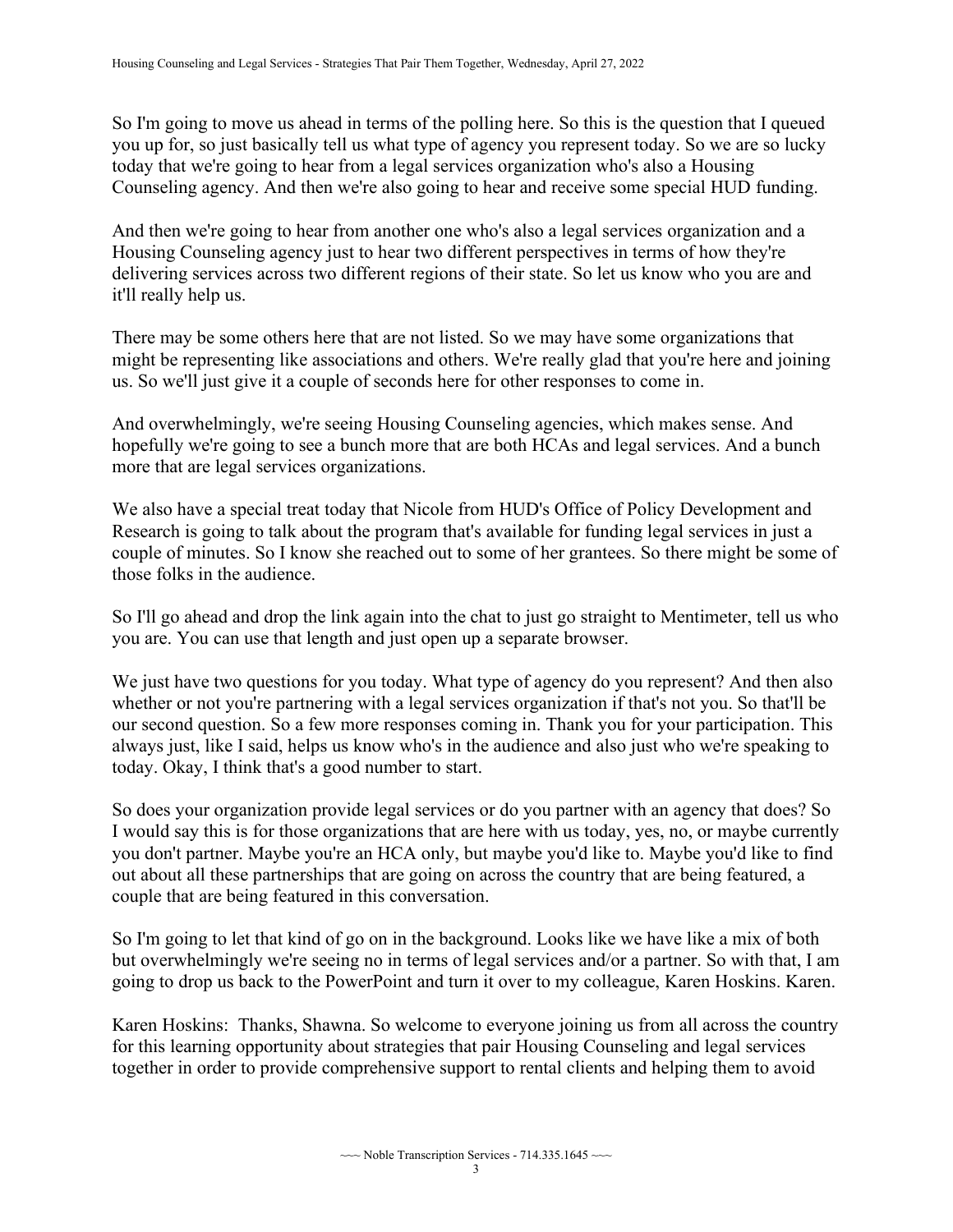provider on the ICF team. eviction. As Shawn said my name is Karen Hoskins and I'm a consultant and technical assistance

We have a lot of ground to cover in this sessions, so let's begin with getting to know our presenters. In addition to Shawna and myself, Nicole Watson is here. She's a policy analyst with the HUD Office of Policy Development and Research. We also have Jim Kowalski who is president and CEO of Jacksonville Area Legal Aid Incorporated. And Vanessa Bullock who's Housing Managing Attorney with West Tennessee Legal Services.

So on our agenda, Nicole will be doing an introduction to HUD's new legal assistance demonstration program. She'll be followed by Jim who will talk about working with civil legal aid and the benefits for housing counselors and renters seeking that assistance. And then finally Vanessa will join us and talk about rental counseling and the connection with rental counseling with other legal services.

 And, of course, we will leave time for questions and answers. So if you do have a question, a content question, as our presenters are speaking, please drop those questions into the Q&A box down at the bottom of your screen. That's where you will pose your questions.

So lots of information to share and a closer look at two examples of programs that are working. But here to kick off this session is Stephanie Williams who is the deputy director of the HUD Office of Outreach and Capacity Building and the Office of Housing Counseling. Stephanie.

Stephanie Williams: Yes. Thank you, Karen. And good afternoon and welcome once again everyone and thank you so much for joining us today. Today's webinar covers a really important and valuable topic. And we expect that you'll get many takeaways that you'll be able to refer to after today's session.

I just want to mention that this is yet another example of OHC working in collaboration with our partners and colleagues both within HUD and outside. So we've worked closely with Nicole in PD&R, that's short for policy, development and research. And you're going to hear a lot of good information from her about the legal demonstration project. And then with two Housing Counseling agencies, who will present. And I think it's usually with those presentations that you get the hands-on practical information and knowledge that'll help you going forward.

So for those of you who already work with legal services organizations or you have legal services incorporated within your own programs, hopefully you'll gain some additional insights and information to be of assistance to you and more importantly to your clients.

And for those of you who are interested in learning and from the Mentimeter poll it looks like there were a good number of folks who were not currently providing legal services or partnering with any organizations, this should be a good jump start for you. And then the bonus is that everyone will get to hear about funding opportunities that are available when Nicole speaks.

So this is an excellent panel of subject matter experts that are here to talk with you and please take advantage of the question and answer at the end. This is prime time to get some good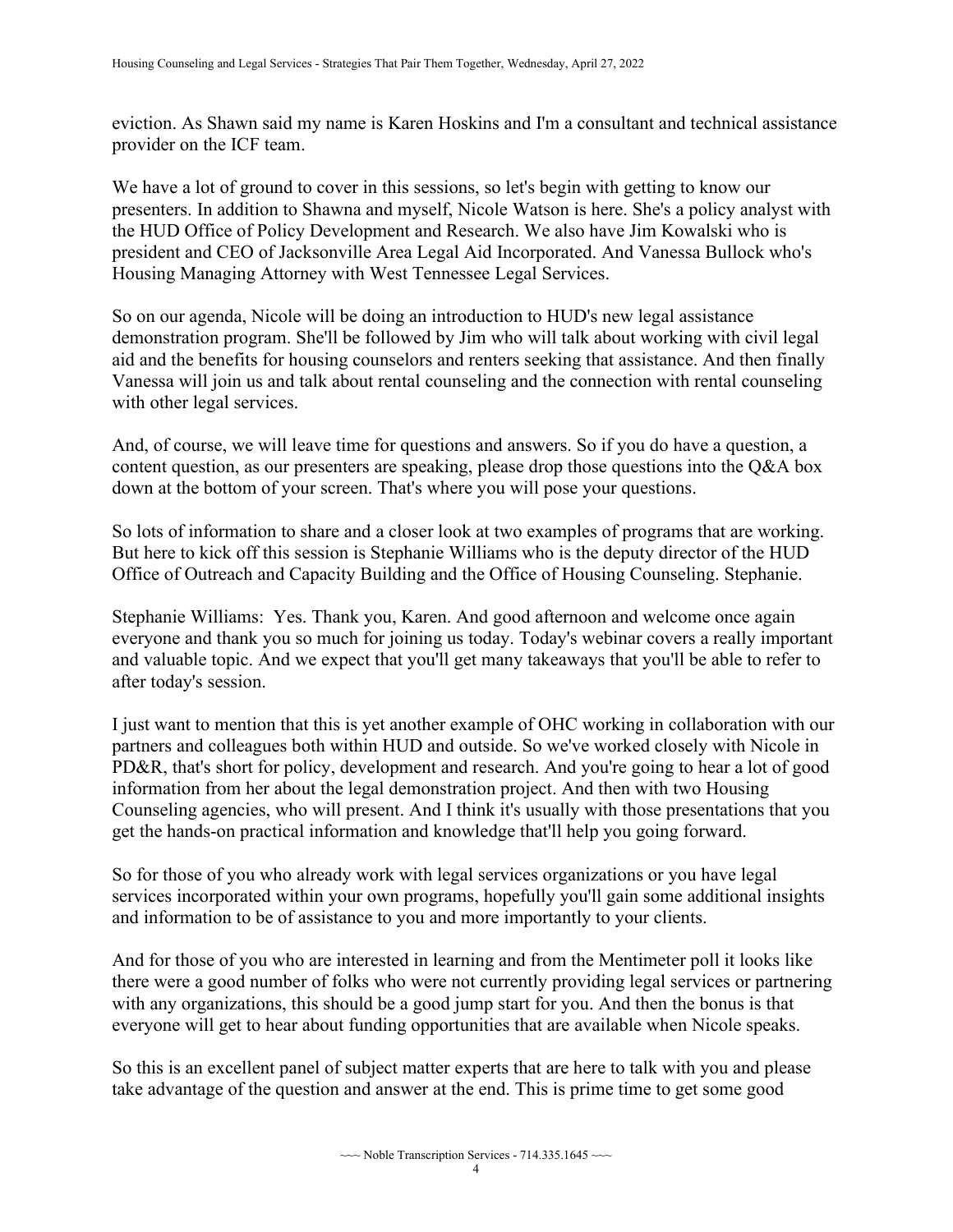Nicole is going to be our first speaker and go to her. information about legal services that might be of use to you and your clients down the line. So

Nicole Watson: All right, hello everyone and thank you to Stephanie and the Office of Housing Counseling for inviting us to participate in today's webinar. I'm Nicole Watson, the government technical representative for HUD's new eviction protection grant program here in HUD's Office of Policy Development and Research.

 hearing from some of the true experts in the field, as Stephanie mentioned, including one of our I'll be giving a brief overview of HUD's new legal assistance program today and later you'll be statewide grantees, Jacksonville Area Legal Aid in Florida.

By way of background, this is a brand new program at HUD. And we can move to the next slide. There you go. It's a brand new program at HUD that was funded and developed to help address the eviction crisis brought on by the COVID-19 pandemic. As you may be seeing in your own work, the latest census poll figures suggest that millions of renters are behind on the rent and at risk of eviction, while other federal programs especially treasuries, emergency rail assistance program are helping renters pay rent and utilities.

 risk of eviction and facing eviction. Our program has a broad definition of legal assistance. It The goal of this program is to fund no-cost legal assistance for low income tenants who are at includes what you might think of as traditional legal advice and representation in eviction court, plus other outreach efforts that assist tenants to understand their rights and avoid potential evictions, as well as assistance to tenants to avoid or mitigate negative affects of eviction.

So for example, this might include navigation and assistance with court processes or responding to formal or informal warnings or eviction actions taken by a landlord. It could also include collaboration with courts, judges, and others to create and promote eviction diversion programs. In some cases, folks may need help navigating the process of vacating their apartment, such as arranging for students to remain at their current school, accessing healthcare or other benefits or seeking housing or other stabilizing resources. Our program can help with this.

And something else a little bit unique about the program is that it's being administered by HUD's Office of Policy Development and Research as a demonstration program. We know from previous research that legal representation and related services like alternative dispute resolution, court navigation and legal records management reduce the chance of eviction and help renters remain stably housed.

We also know that landlords do not pursue evictions equally across households and people of color, women and families with children are more likely to be evicted. So another important goal of the program is to build the evidence base around legal assistance as an eviction diversion strategy and learn more about how organizations work together to provide different types of services.

To help us do that, our grantees will be collecting and reporting data on the range of services they provide and associated outcomes for tenants. Eviction has been linked to homelessness,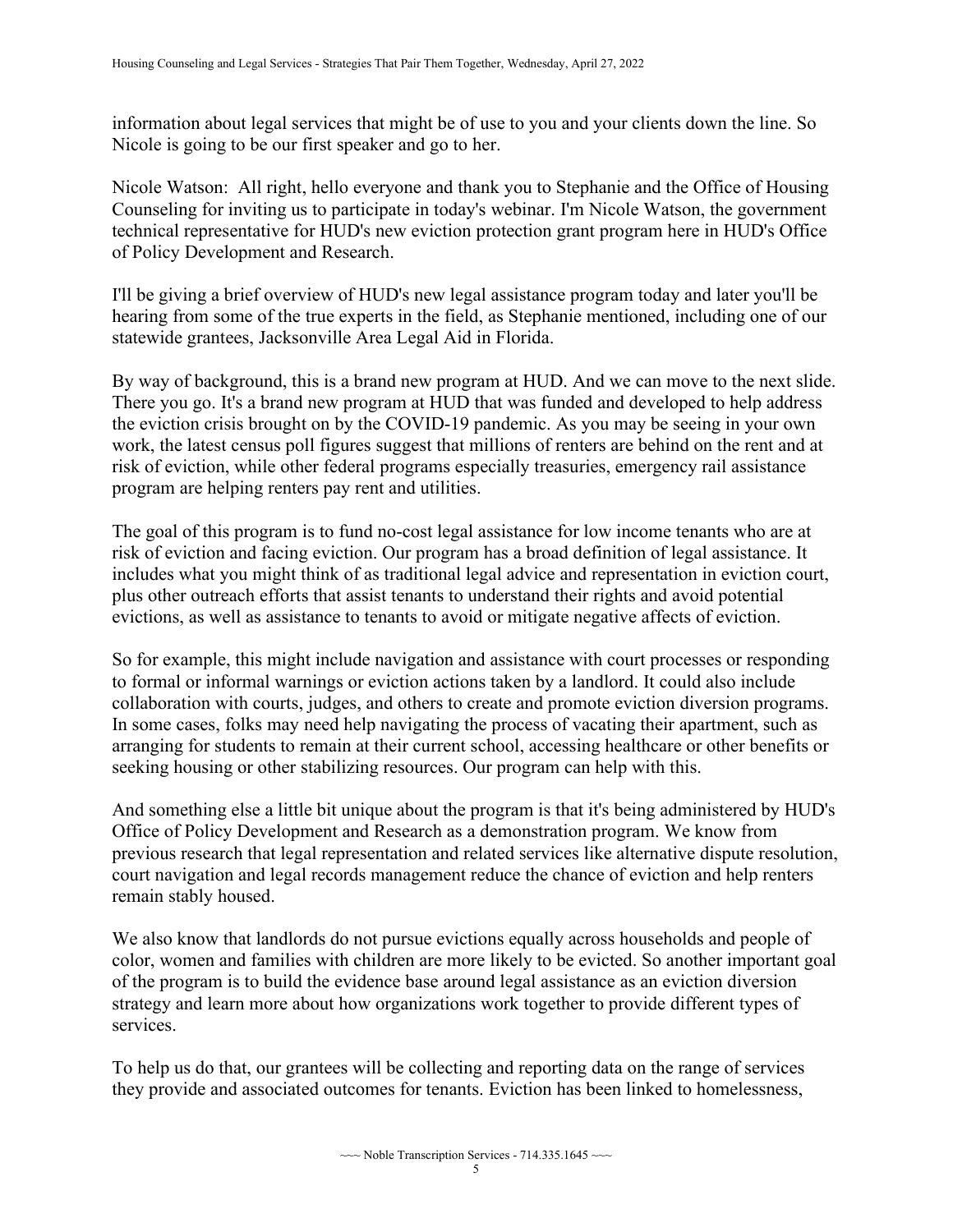substandard conditions, job instability, school instability and depression. Because evictions can have significant long-term consequences, especially for children, we would like to prevent evictions when possible or at least help tenants stabilize if they are evicted.

Next I'll tell you a little bit about our initial grant awards. As I mentioned, this is a brand new program. We received an appropriation of \$20 million in 2021 to kick start program and held a [inaudible] competition last fall. We had a huge response to our call for applications and were able to award 10 grants to our highest scoring legal service providers with awards ranging from \$1 million to \$2.4 million.

You'll notice on our chart of inaugural grantees that we have a mix of statewide and regional or local programs and that most grantees are partnering with one, or in many cases, several subrecipients to expand the reach of the program and the services they're providing.

Our 10 grantees are partnering with a total of 27 subrecipients so our grants are funding a total of 37 organizations providing eviction related legal services to tenants. The legal aid firm shown in bold is the lead agency for each program with subrecipients listed below. And also included weblinks to each of the organizations funded under the program in the slides and invite you to learn more about programs that might be offered in your area.

In terms of timeline, this is a really busy time for our grantees and their partners. HUD announced elections for awards during the fourth calendar quarter of 2021 and grantees began launching their programs during the first calendar quarter of 2022. So we're looking forward to receiving those first quarterly reports from grantees in May and learning more about how implementation is going over the next several months.

As you can see from the map our grantees are covering a total of seven states, as well as five local or regional programs across the northeast, southeast, Midwest and western United States. The two regional programs are in northwestern Ohio and western New York and there are three local programs in Atlanta, Las Vegas, and Albany.

 To give you a few other program highlights, all of our 2021 grantees -- can move to the next experience. And I'll note that our grantees include both legal service corporations, or LSCs, and slide. There we are. All of our 2021 grantees are non-profit legal aid providers. Housing counseling agencies were eligible for a 2021 award if they did have that legal assistance non-LSC providers, and you'll hear a little bit more about some differences between LSCs and non-LSCs later in the webinar.

Most of our grantees plan to serve both urban and rural areas, which was an important goal of our program and our grantees in Connecticut, Florida, Massachusetts and Missouri are all implementing statewide programs and we do have one tri-state program covering Idaho, Montana and Utah.

 State Bar foundations or Fair Housing organizations to implement the program. In terms of And as you notice from our grantee list, most are partnering with other legal aid organizations, services there are really a range of strategies being implemented including education and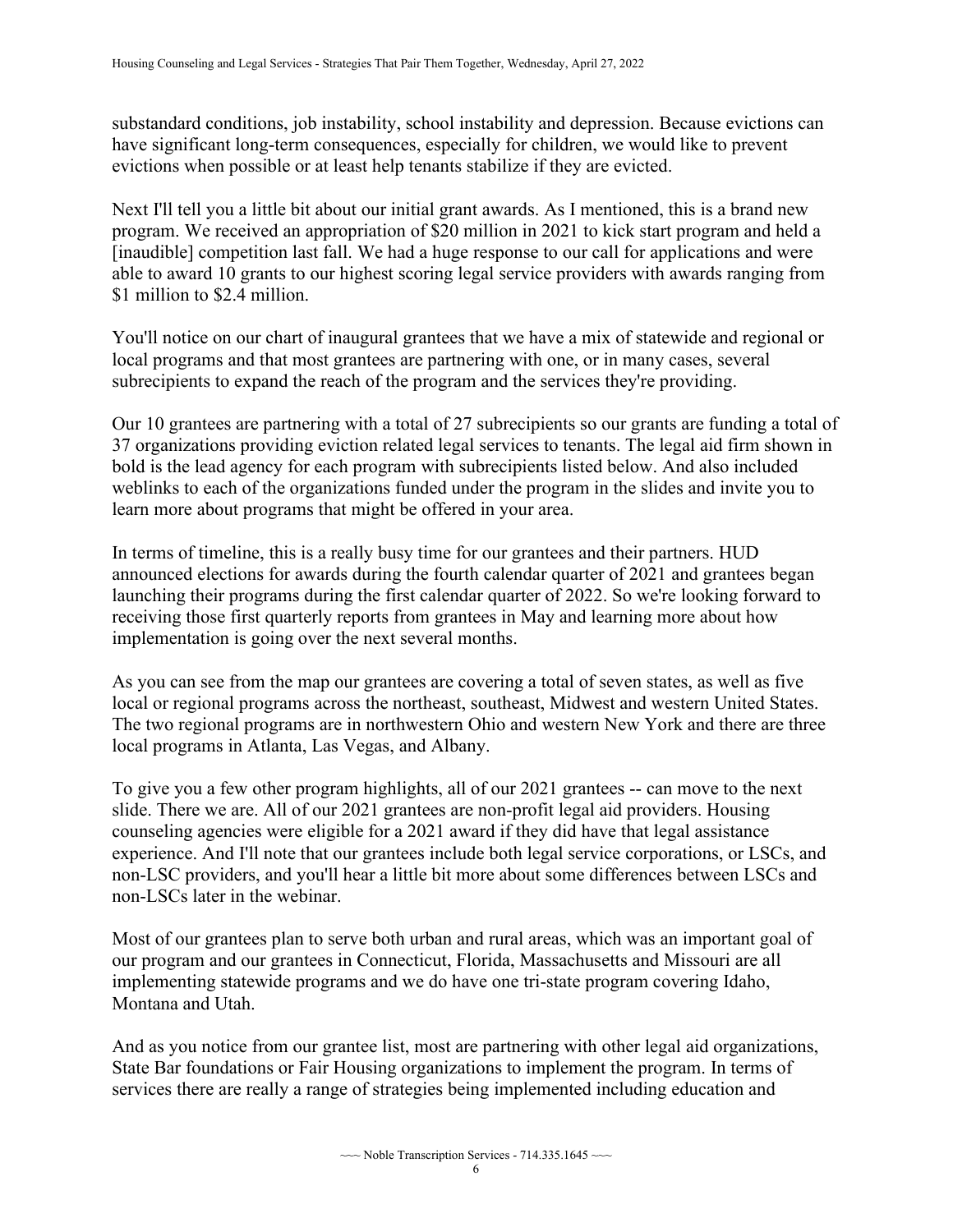outreach, information hotlines, online self-help technologies, referrals to other service providers and benefits assistance, as well as legal representation and landlord negotiation or mediation services.

Finally, I'll touch briefly on some recent developments. A few weeks ago HUD received another \$20 million appropriation to expand the program, so we're really excited about that. We also received funding to conduct a study of the program. As I mentioned earlier, this is a new demonstration program for HUD and so we hope to learn more about implementation strategies used to roll out the program, how grantees collaborated with other service providers to support tenants as well as characteristics of tenants served and outcomes achieved.

So this concludes my presentation. Again, thank you for the opportunity to introduce our program and I'll turn it back over to Karen.

 the background and more details about the program. Certainly, what's probably top of mind for fund more legal assistance providers. What can you tell our audience about what they can expect with respect to the availability of that funding, what's the timing? Karen Hoskins: Thanks so much, Nicole, and we really appreciate the additional information on people right now is that you mentioned that HUD recently received an additional \$20 million to

 announcement within the next couple of weeks. So keep an eye out on the HUD press releases Nicole Watson: Yes. So we are close, very close to be able to make some public announcements about the funding and the expansion of the program. We expect to be able to make the for news coming soon. But again, it was a \$20 million appropriation for FY '22. It's really a doubling of the funding that we had in '21, so very excited.

Karen Hoskins: Thank you. That is exciting. Thanks so much, Nicole.

Nicole Watson: Thanks so much.

Karen Hoskins: So next we turn to our two program examples and a look at strategies that pair Housing Counseling and legal services together. So first, Jim Kowalski from Jacksonville Area Legal Aid, who is a grantee, his organization is a grantee of the program, Jim's going to talk to us about what his agency is doing in Florida. And then Jim will be followed by Vanessa Bullock from West Tennessee Legal Services. They're a HUD approved Housing Counseling agency.

So Jim, I'll turn it over to you to get us started.

Jim Kowalski: Good afternoon and thank you, Karen. As you just heard Jacksonville Area Legal Aid is one of the recipients of the new HUD eviction defense grant. And we do have several subgrantees throughout the state.

Perhaps more importantly for this presentation though, JALA is both a legal aid law firm and a HUD approved Housing Counseling agency with two HUD counselors on staff. We also coordinate with Housing Counseling agencies throughout our service area building off a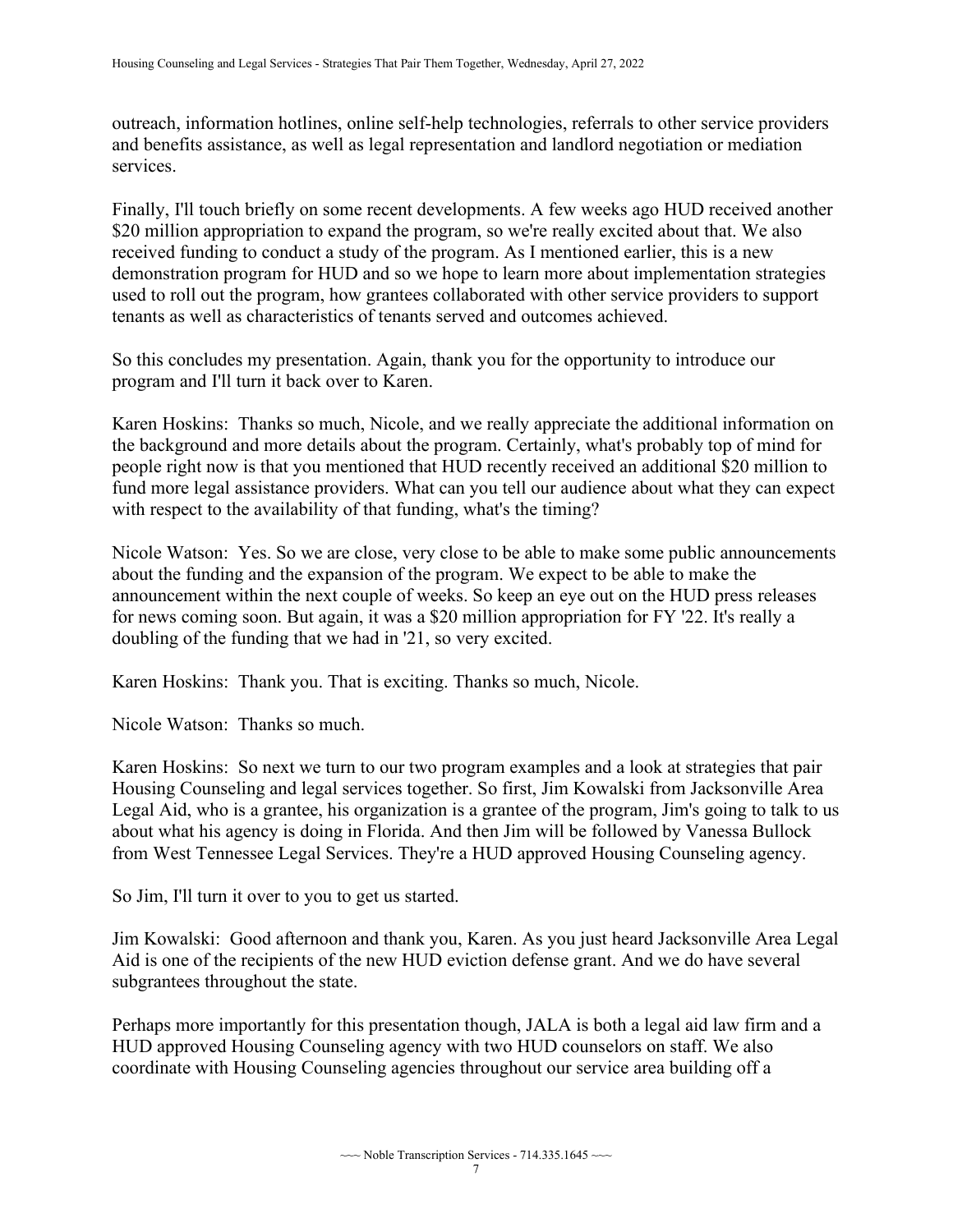successful partnership that really showed its worth during the last housing crisis, focusing on creating different types of leverage to assist clients with their housing issues.

 The first part of this presentation though is pretty basic. What is civil legal aid and how do you really directed to the more than half of the folks who filled out the survey a few moments ago find your civil legal aid provider? In case you haven't worked with them in the past, and this is who indicated that they do not currently work with civil legal aid.

Now, as Nicole mentioned, there are a number of different types of civil legal aid, generally three types. The first are LSC funded what are called restricted programs. They receive funding from the federal government and because of that there are certain types of services, none really significant for this work though, that they can't provide.

A second type are unrestricted programs like JALAs which are supposed to fit together with the restricted programs so that there is more complete coverage.

And a third are online programs, which are usually statewide and operated by some combination of the legal aid firms in the state. And you'll hear an excellent example of that later from Vanessa.

Now, if you go to LSC.gov you'll find detailed discussions, and this is the next slide, you'll find detailed discussions about their network and where to find civil legal aid firms that are funded by the Legal Service Corporation of America in every county of the United States and throughout the territories.

 Foundation and we have their -- next slide -- this is actually LSC's dropdown menu where you Every state will also have a central entity that operates to network the civil legal aid law firms usually through some sort of funding mechanism. And in Florida, that is the Florida Bar can actually go through and find the civil legal aid firms that LSC in particular funds.

 have the icons, the logos of the various civil legal aid firms throughout Florida. Many, many And then our next slide is the website of the Florida Bar Foundation and you can see here, you civil legal aid firms serve Florida and all of them are tied together through this umbrella known as the Florida Bar Foundation, which sends out the interest on lawyers' trust accounts or IODA funding that has often been used to support LSC and unrestricted civil legal aid firms. Again, if you go through their search engine, you can find a map, you can find the local legal aid provider in your area.

 air providers throughout the state of Florida. And then finally the third easy way to find your local legal aid is your State Bar. And here we have a connection to the Florida Bar's website and I've shown you a screenshot of a simple search on the Florida Bar website showing a number of links where you can find the local legal

And then finally, to bring it all together, the next slide shows you Florida's very colorful map. JALA covers Region 2, which is the yellow area in the northeast and north central part of the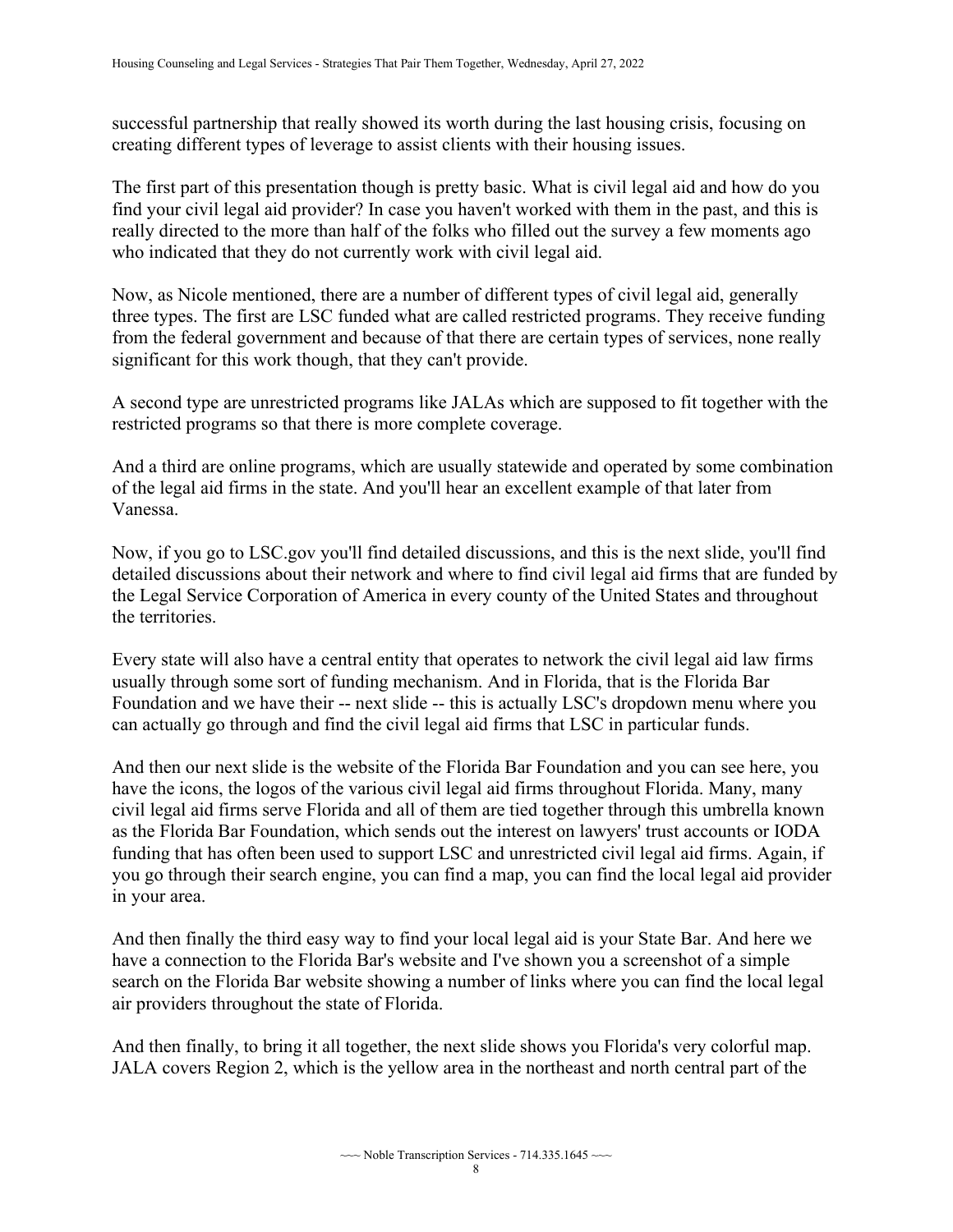state. And we cover that area together with our restricted partner, the LLC funded legal aid firm, Three Rivers Legal Services.

Now, I mentioned to you earlier, and this is covered a little bit in the next slide, that the purpose of this presentation is to reintroduce you to a successful model. And here we're really building off of what many legal aids and housing counselors did together in helping American recover from the last housing crisis.

 So I've included here some statistics from one of our counties where more than a fifth of all foreclosures, not just foreclosures for folks who were legal aid eligible, but all foreclosures in this particular county that we very much focused on with our county funding partners.

More than a fifth resulted in a solution other than a foreclosure. That's an astounding result and the purpose of our work here today and this webinar here today is to reintroduce those relationships. These are not new models. This is a reintroduction of a successful model that helped America recover from the last housing crisis.

 certain legal issues and litigating possible concerns which can help deliver a more successful And then finally, and Vanessa's going to go over this in more detail in just a minute, but these are just a few examples of how legal aid firms help deliver leverage in housing cases, by triaging result for the tenant in crisis.

Monday and Tuesday of this week, yesterday and Monday, I was in a national consumer law conference focusing on these first two sections, the Fair Debt Collection Practices Act and the Credit Reporting Act specifically in landlord tenant cases. And I taught a session for legal aid lawyers on these two acts.

And then finally, the third one we feature provides important protections for our active duty servicemembers who have these important protections in evictions and in all other sorts of circumstances. But these are just a few of the examples. And, again, Vanessa's going to talk about them in more detail, of how civil legal aid firms partnering with Housing Counseling agencies can identify additional issues that solve problems for tenants in crisis.

So next, I'm going to hand it over to Vanessa Bullock at West Tennessee Legal Services.

Vanessa Bullock: Thank you, Jim. So I'm going to talk today about the combination of Housing Counseling and legal services and how they can work together to provide these wrap around services and why they're a good combination.

 need legal assistance at all. So our agency is both a legal services and a Housing Counseling agency but we also work with other legal service providers in our area. And basically we have a lot of times where clients will go to seek legal assistance and really they need more than true legal assistance or they don't even

And this is very true across the board for most low income clients but especially clients who are facing legal issues with consumer debt, domestic violence, rental situations, bankruptcy, or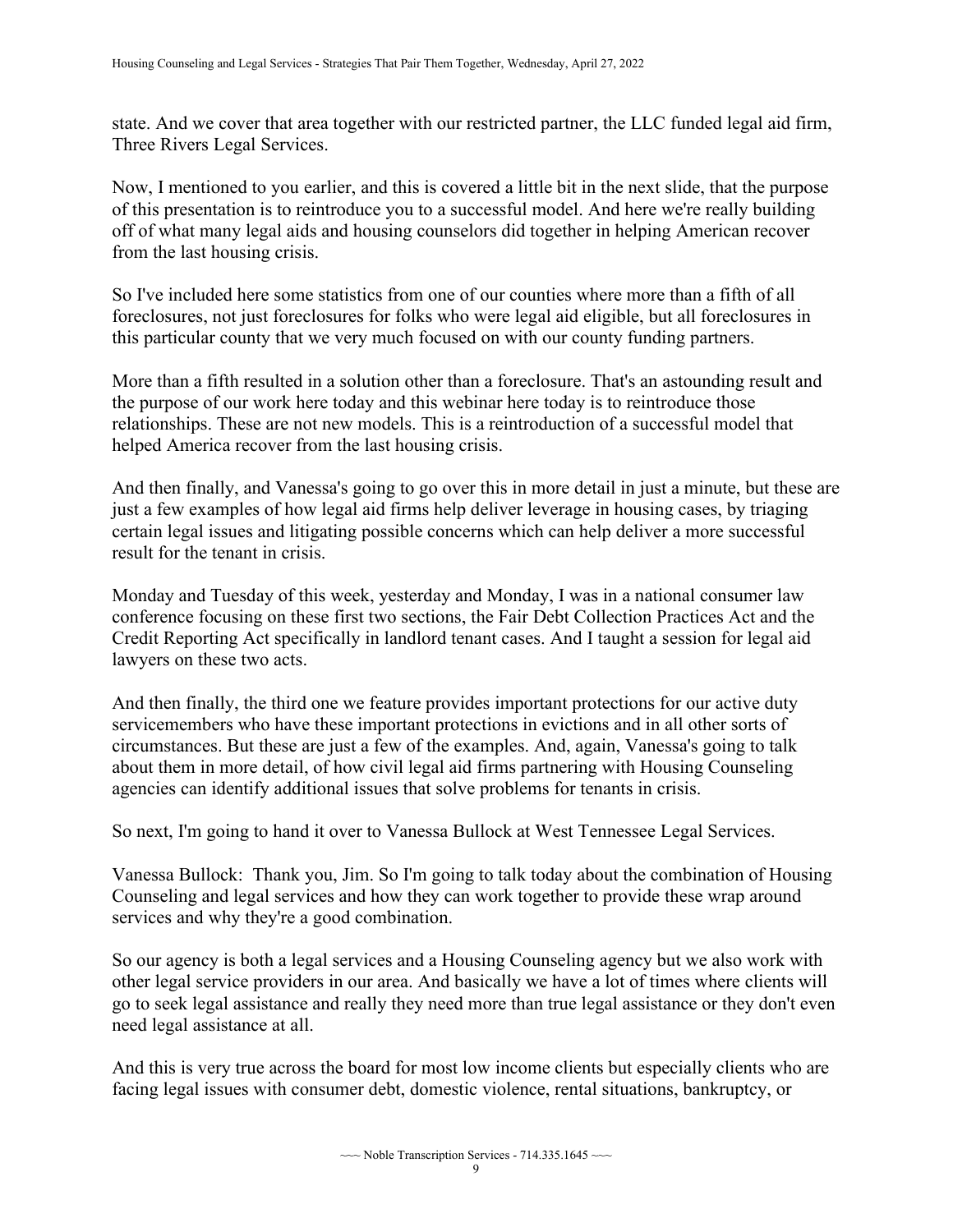benefit issues. So if you can find a way to connect your agency with those that are providing legal services to those clients, you can have a new large pool of potential Housing Counseling clients that you could reach.

So what can we do as housing counselors for those with legal issues? The first thing is go through a budget. Lawyers don't know anything about numbers, that's why a lot of them went to law school. So go into a budget, taking the time to go step by step and really identify those areas where people are spending too much and can save, it's very important. We can also connect clients with those other non-legal service agencies that we are aware that traditional law firms might not know, such as agencies that provide utility payments, rental assistance, food and clothing assistance.

And then for those who come to us who are having rental issues and want to be home buyers, we can help them prepare for that process. We get a lot of that in our office where people want to go buy a home and they're not credit ready; they don't understand how to become credit ready and we're able to help them take that next step.

And then I just want to give you a couple of examples of some partnerships that we have with third parties. Jim mentioned this earlier, and this is our Tennessee help4tn.com website which is a partnership between our legal service corporations, West Tennessee Legal Services, and other agencies across the state to provide a wide variety of services on many issues.

But most specifically, we have created a website for those having rental issues called Renter Defender, and it is a web-bot that will take people through a series of questions, it's very user friendly, very mobile friendly and point them to the right direction. A lot of times people go to lawyers thinking that is where they need to be when really they need a housing counselor or they need other referrals. And, so, our website will take them through those questions to help identify where they really need to go.

And by partnering with our state agency to create this, we've been able to promote our Housing Counseling services and draw the connection between the legal issues that people are having and the Housing Counseling services we can provide. And we've also benefited from the ability to create this consumer friendly web design at no cost for ourselves, so it's been a wonderful partnership for us.

 rehoused but what West Tennessee Legal Services does is one of two things: If they need legal just the basic Housing Counseling services that a lot of these people need to make housing an We've also worked with our Continuum of Care on Emergency Solution Grant programs. And this is a program that provides housing assistance to extremely low income families who are experiencing homelessness. And the Continuum of Care provides them money to get them assistance going into court to defend against eviction, we can provide that. But we also provide obtainable goal that they can maintain for long term, where they're not just going place to place and have no stability.

 And, so, a lot of times we meet with our clients, we talk with them about budgeting, we provide them with housing resources. And we address any past or current issues they have with their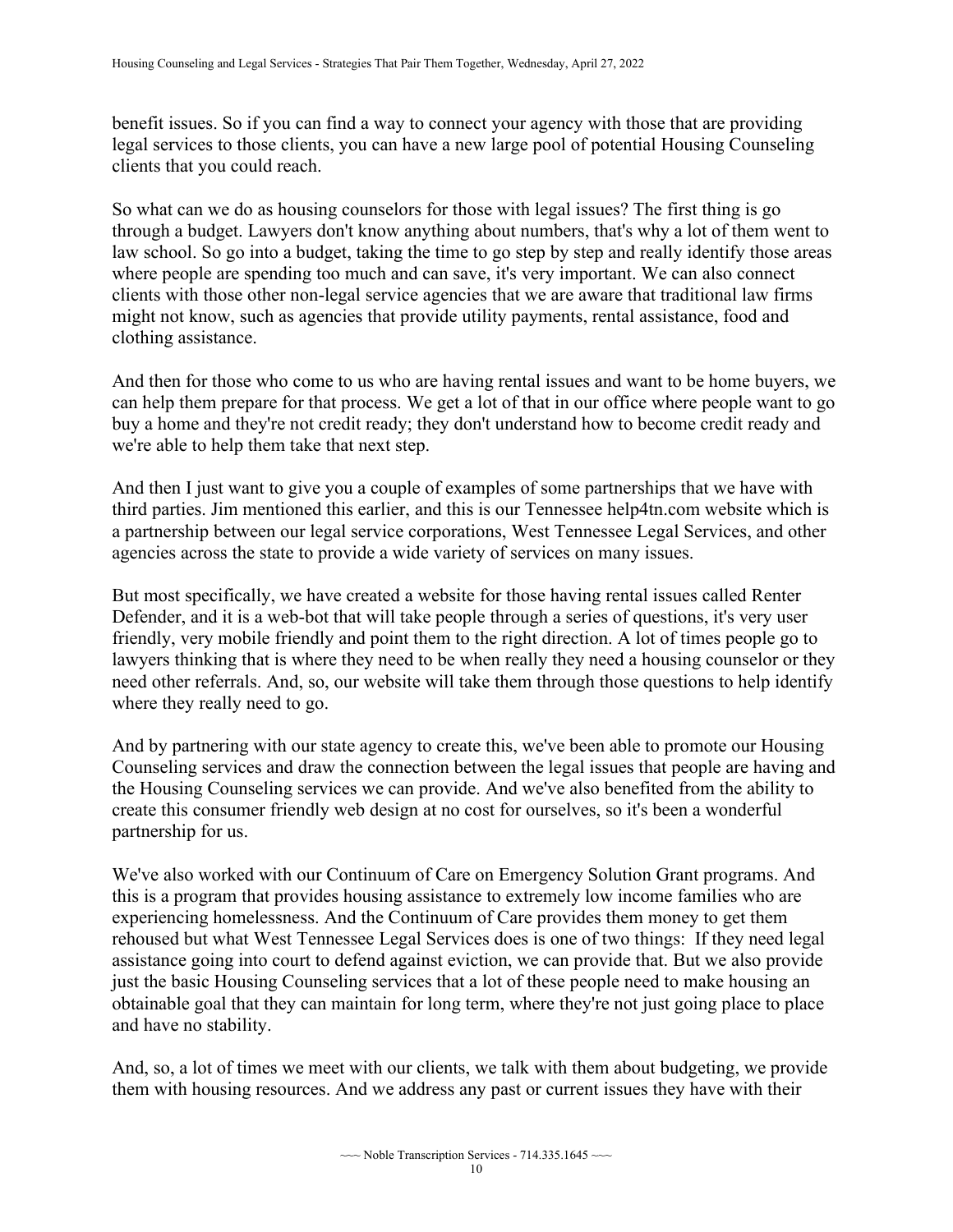landlord. And a lot of that work is best done by housing counselors. There's no real legal aspect to it. It's just making sure they know their resources, know how to find them and getting them to those places and making those connections for them.

And then the last example I want to give you is one that is a little bit unique, it's not specific to renters, it actually happened in our foreclosure partnerships. But basically, we have developed a really robust partnership with local bankruptcy attorneys and this partnership came about because there was a client, we're going to call her Mary, just for today, and Mary was facing foreclosure. She went and saw a bankruptcy attorney. She didn't go to a Housing Counseling agency first.

She talked to the bankruptcy attorney, she filed bankruptcy and was going through that process. In that process, her lender identified that she should apply for a loan modification. The bankruptcy attorney was attempting to help her with the modification process and having a lot of difficulty with that.

 that would assist with that process because the bankruptcy attorney is getting nowhere with the And, so, Mary brought him in all the paperwork from her lender, which included the referrals to a local Housing Counseling agency. And the bankruptcy attorney decided to try that and see if modification.

He sent Mary to our office; we were able to assist her. And the bankruptcy attorney who really didn't know what a Housing Counseling agency was, had no clue what type of services we could provide and what type of work would go into a loan modification. Got to see a great example of us achieving an outcome for free for a client who they couldn't help and that, without our assistance, his assistance of the bankruptcy attorney would have been incomplete because at the end of the day she might have still lost her house.

 So from that relationship that came out of the case Mary, that bankruptcy attorney has told other other consumer debt that the person doesn't know how to address and when there's really an issue bankruptcy attorneys about us and they've started making similar referrals. And they've also made referrals when it's not just about a home, but when there's rental situations involved or with budgeting and identifying your resources.

And, so, that partnership has been an interesting one to create and it's turned into a pretty good referral source for our Housing Counseling agency and a great word of mouth, not only between bankruptcy attorneys but other private attorneys in our area. Because a bankruptcy attorney will now tell anybody who listens how easy we are to work with, what value our services have and how we're not just out trying to take clients from the private bar [ph] but providing a service that otherwise would not be available.

 these ideas to develop a similar referral with some outside attorneys who practice in these areas. So those are some of our external partnerships, partnerships with third parties. Next I'm going to talk about some of the partnerships that WTLS has within our own agency. And while we're set up uniquely to have these internal referrals, I do think other agencies can kind of borrow some of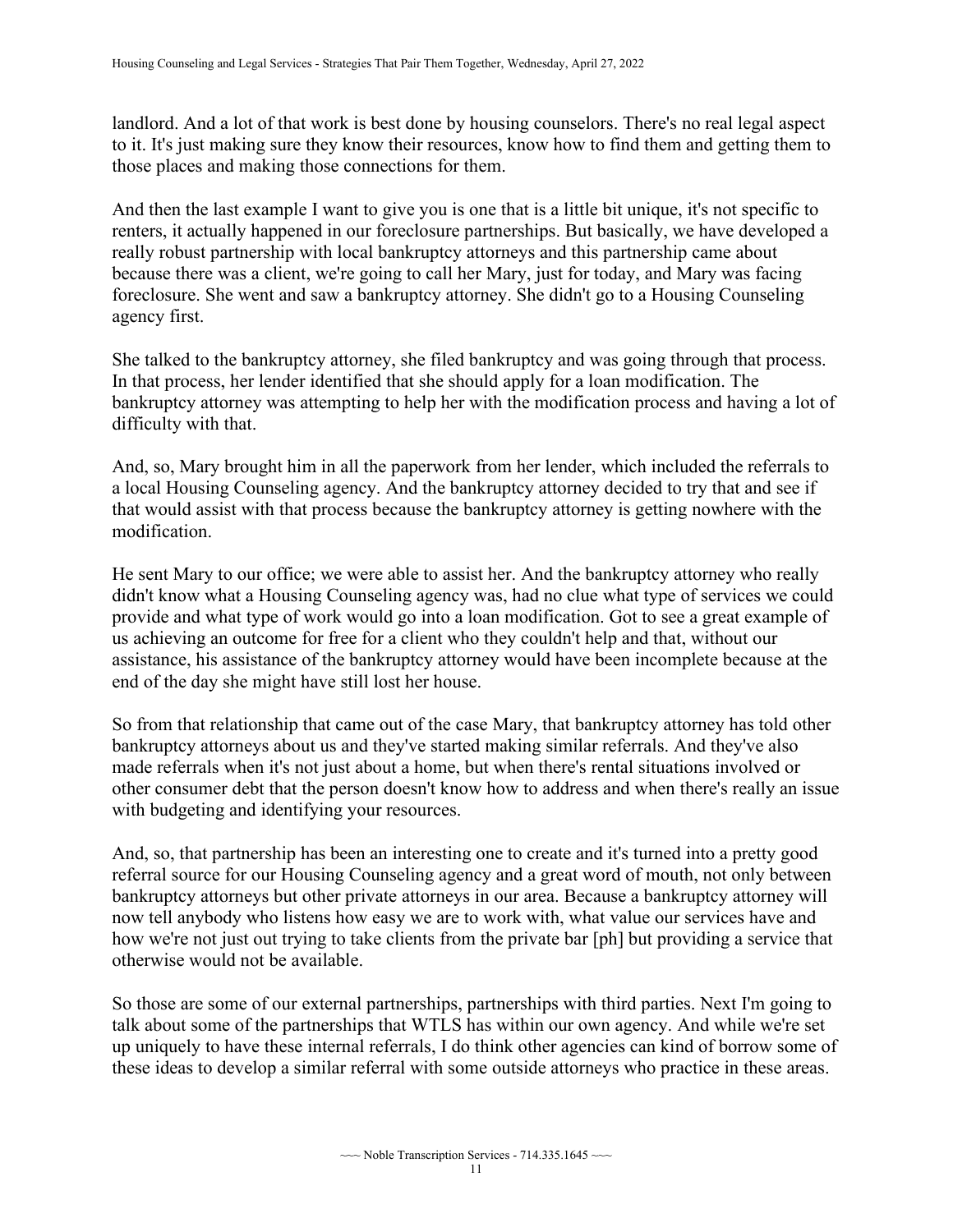So we have been working a lot with our senior law project to help clients who are moving from employment based income to either disability retirement or regular retirement, or pension and helping them address the budget issues that come from moving to a different type of income that maybe comes on a different basis, those types of things.

We've also assisted a lot with clients preparing their mortgage for the loss of a spouse and how to address that and making sure the serving spouse will have mortgage rights. And, so, I think there are private attorneys who do senior law, knowing what housing counselors can provide that population is very important.

Similar to this is benefits. We have seen so many cases where clients get a huge back payment in Social Security once those benefits kick in and there's been a lot of targeting of those people for rental scams or mortgage scams, a lot of rent to own type of things where they basically take that whole big down payment and now the client is left to just live off that monthly amount, which isn't really that much money.

 need to be aware of scams and that they need to budget this money and how to budget because a And, so, we can identify those people in the front end and educate them on the fact that they lot of them have lived with no money and moving to having an income is very difficult for them. We've been able to address some issues on the front end and prevent them happening.

And then family law, a big area that we see here are survivors of domestic violence. A lot of times financial abuse was a part of that domestic violence, and so, again, they're not used to having money. They don't know how to budget. They need to move into income based housing but they don't know how that process works. And they might have problems with the process because they are somehow tied to their abuser, either through marriage or through credit, and they need to make it clear to the housing provider that they should not be penalized for that connection.

And, so, we've been able as housing counselors to walk them through that process, walk them through the application, explain how it works. Because if you've never dealt with low income housing, it can be quite daunting.

And then, of course, consumer debt is a huge one. Most people facing consumer debt need budget counseling and they need to be aware of the scams that are out there of people promising to fix their credit and taking \$500 for that promise and then doing nothing.

And, so, those are just some of the internal partnerships that we've done but again if you can find private attorneys working with these populations, whether they're legal services providers or private attorneys, I think you have a great potential to help those clients in a way the attorneys can't.

 So why don't housing counselors and legal providers collaborate more? Well, the reality is, most of the time by the time somebody comes to get a lawyer, their in crisis mode. And everybody's focused on putting out that immediate fire and don't really have time to deal with the long-term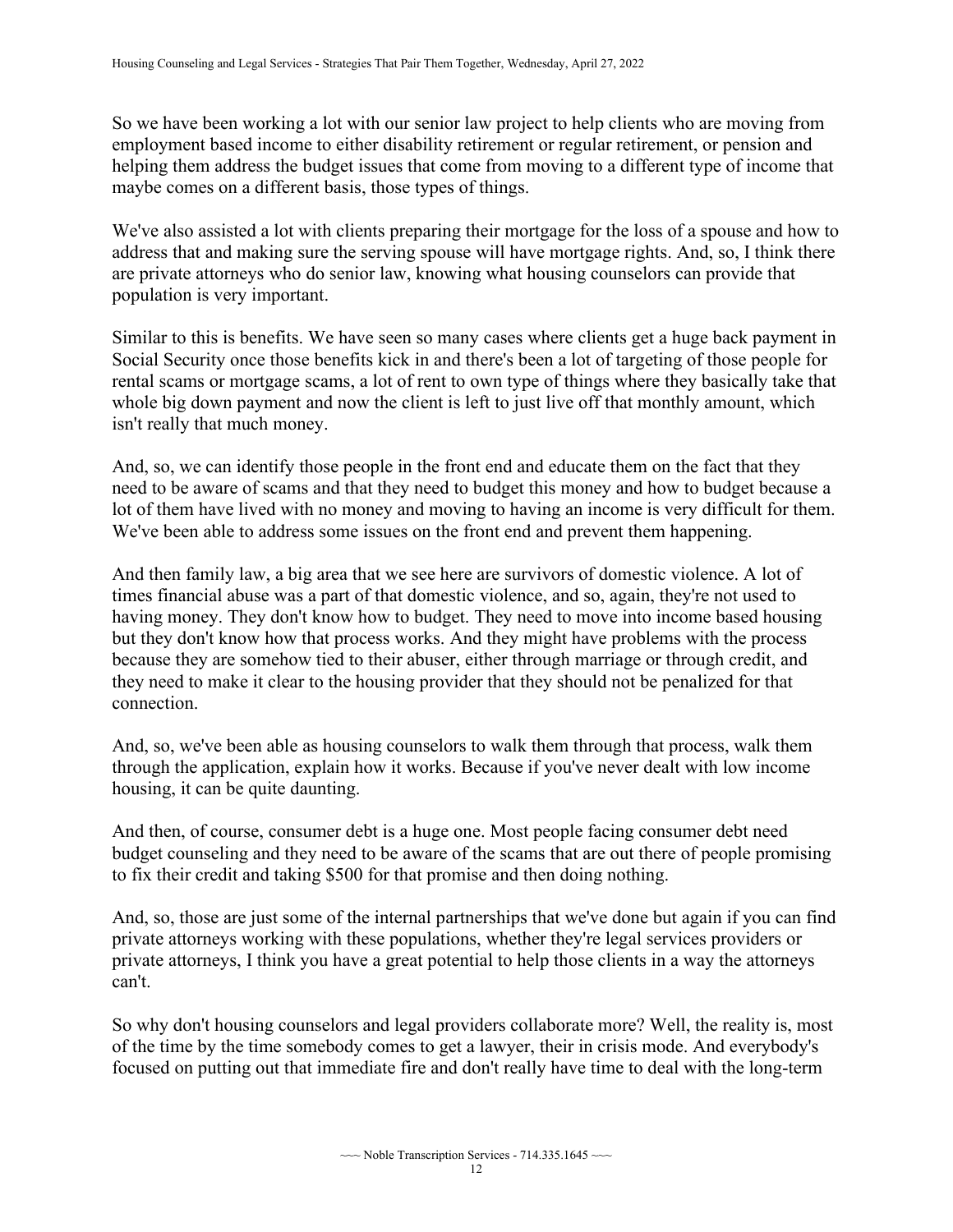consequences but that's just not their focus. And, so, the lawyer might be the best to deal with that immediate crisis but they're not the best to address the long term needs.

And, so, having knowledge about what housing counselors can do for that long term issue is really important. And legal providers just don't know that. They don't know what housing counselors can do. They don't know about the long-term benefits we can provide to their clients.

And then if they do know, but they might not know how to find us. And I think Jim's presentation on how you can identify the legal service providers in your area is very important and HUD has similar things but we need to make sure we're promoting that to the legal service providers as well, so they know how to find us.

 And then how can you connect with legal service agencies in your area? First of all, look at the people who receive funding under the current grant that we were talking about under this presentation and see if they're in your area. And if they are, reach out, make sure they know you're there.

Then reach out to your courts and local bar associations. One thing that's come out of this pandemic is a lot of courts have been doing additional diversion work for people facing eviction. Or they've been doing education for special populations that they work for such as drug courts or domestic violence courts. And those are great ways to get into your court system, have the court aware of what you can do and have the court make some of those referrals to you. So I would suggest you start there.

And then, of course, network and perform outreach with your local legal communities. The bar associations, legal aid societies, those kind of things. The Tennessee LE presentations where attorneys are going to be to get their credits and set up a booth. Those kind of things are all things that you can do.

And that concludes my presentation so I'm happy to take any questions.

Karen Hoskins: So thank you both, Jim and Vanessa, that's a lot of great information. It's wonderful information. And to our audience, if you have questions for Jim or Vanessa, please use that Q&A box at the bottom of your screen. We'll look at what questions have come in there in just a second.

 But I do want to follow up with a couple of questions to the two of you. First Jim, you mentioned that the current rental crisis provides an opportunity to replicate models that emerged and lessons learned from the previous housing crisis. What similarities or differences do you see between the current rental crisis and the previous foreclosure crisis, particularly in terms of delivery of services?

Jim Kowalski: Sure. So I think the similarities relate to triaging, right. Typically the housing counselor is actually the person who's triaging the case first. And in foreclosures, for example, we have our housing counselors and our outside Housing Counseling agencies that we work with lead the way. Right. So when a housing counselor is looking at a foreclosure issue, they're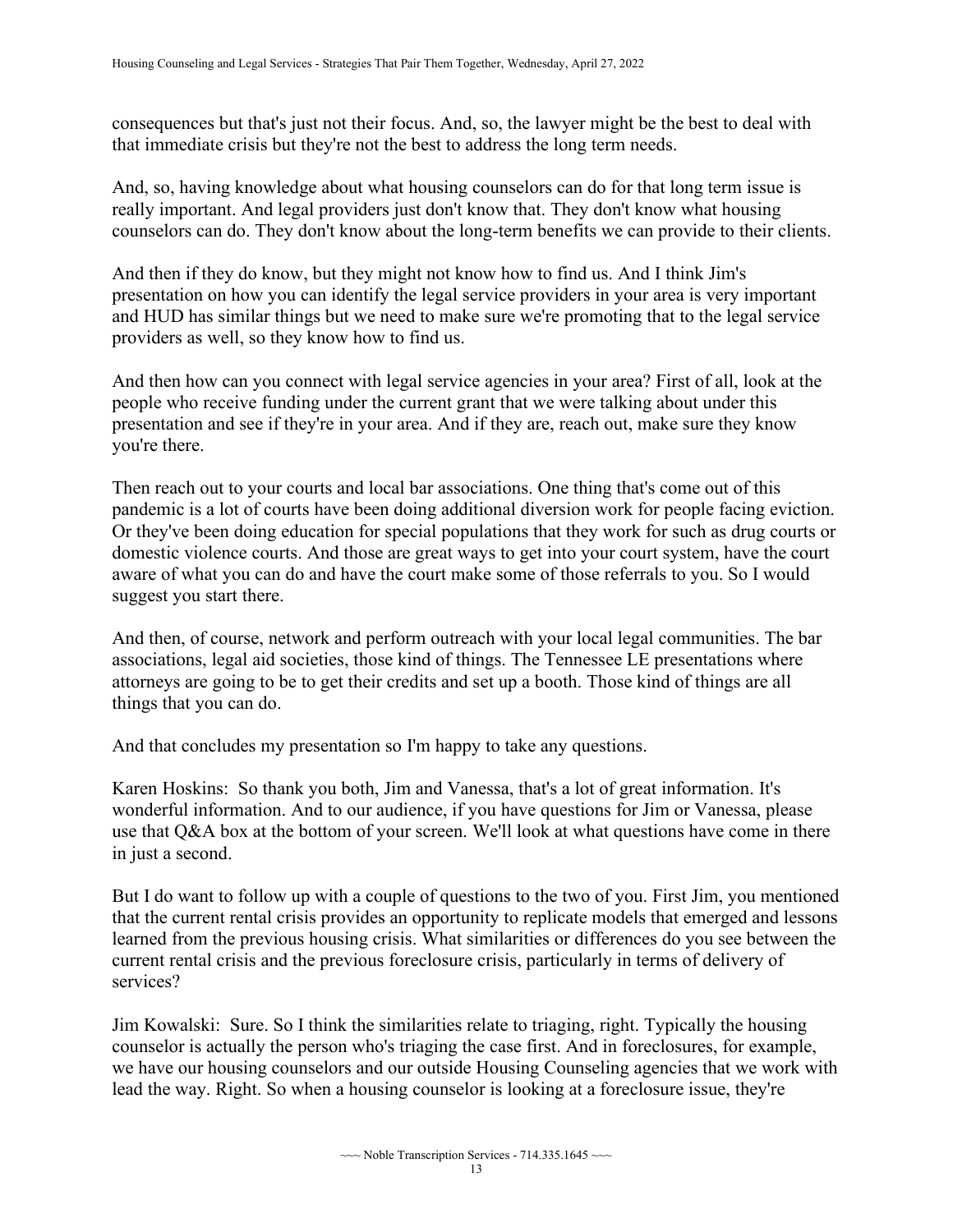looking at the math question and has Vanessa so accurately said, the lawyers are not the ones to start looking at the math question.

So we have the housing counselors look at the math question but a lot of times if they can answer the math question that is a legal answer, right, whether a home loan should have been appropriately modified in a foreclosure but wasn't by the servicer before filing is a legal defense. So the two work together.

We see the same thing here with evictions, particularly with regard to ERAP and some of the other guidance that has come down from the federal government. A housing counselor is looking at accessing a local ERAP program to provide that immediate financial assistance to a tenant going through an eviction.

But if a landlord is receiving the ERAP payment, not crediting it to the tenant, or more importantly, not telling the court and preceding with the eviction, that issue that has been surfaced by the housing counselor that's working with the tenant in the eviction provides a legal defense. And it provides a legal claim actually. And as we talked about in both of our presentations, those claims can be used to generate leverage that then solves the overall issue, in some cases the long-term issue, for the tenant.

Another easy example to borrow from Vanessa, are domestic violence victims who may be going through an eviction but the reason for the eviction has to do with income that they're spending elsewhere because of coerced debt resulting from the relationship. Right. The abuser has taken out credit cards in the victim's name, for example.

So the housing counselor may be working two separate issues, not necessarily directly related to the eviction, but solving the coerced debt issue, having a legal aid lawyer solve the coerced debt issue frees up income that the domestic violence victim then can use for better purposes which is providing shelter for her and her family.

So those are just a coupe of easy examples where what we learn from the foreclosure crisis, we're bringing to bear here and then to go into a little more detail about how the housing counselors and the legal aid lawyers work on two separate parts but sometimes two separate parts of the exact same case.

Karen Hoskins: Okay, great. Great, thanks for that, Jim. And then, Vanessa, you mentioned that networking and outreach to the local legal community is a great way to begin to create partnerships and build relationships. Can you share any strategies that West Tennessee has done to make those connections? You know, folks can always cold call, I guess, but is there anything beyond that that you all have done that you found particularly effective?

 to be [technical difficulty] reach out, the agency that's doing an elder abuse event and it's really meant more for [technical difficulty] who are trying to identify scams of the elderly. And we're Vanessa Bullock: [technical difficulty] given all [technical difficulty] that you see [technical difficulty] you're invited to an event and there's an event that you see that you think there's going [technical difficulty] but [technical difficulty] are [technical difficulty].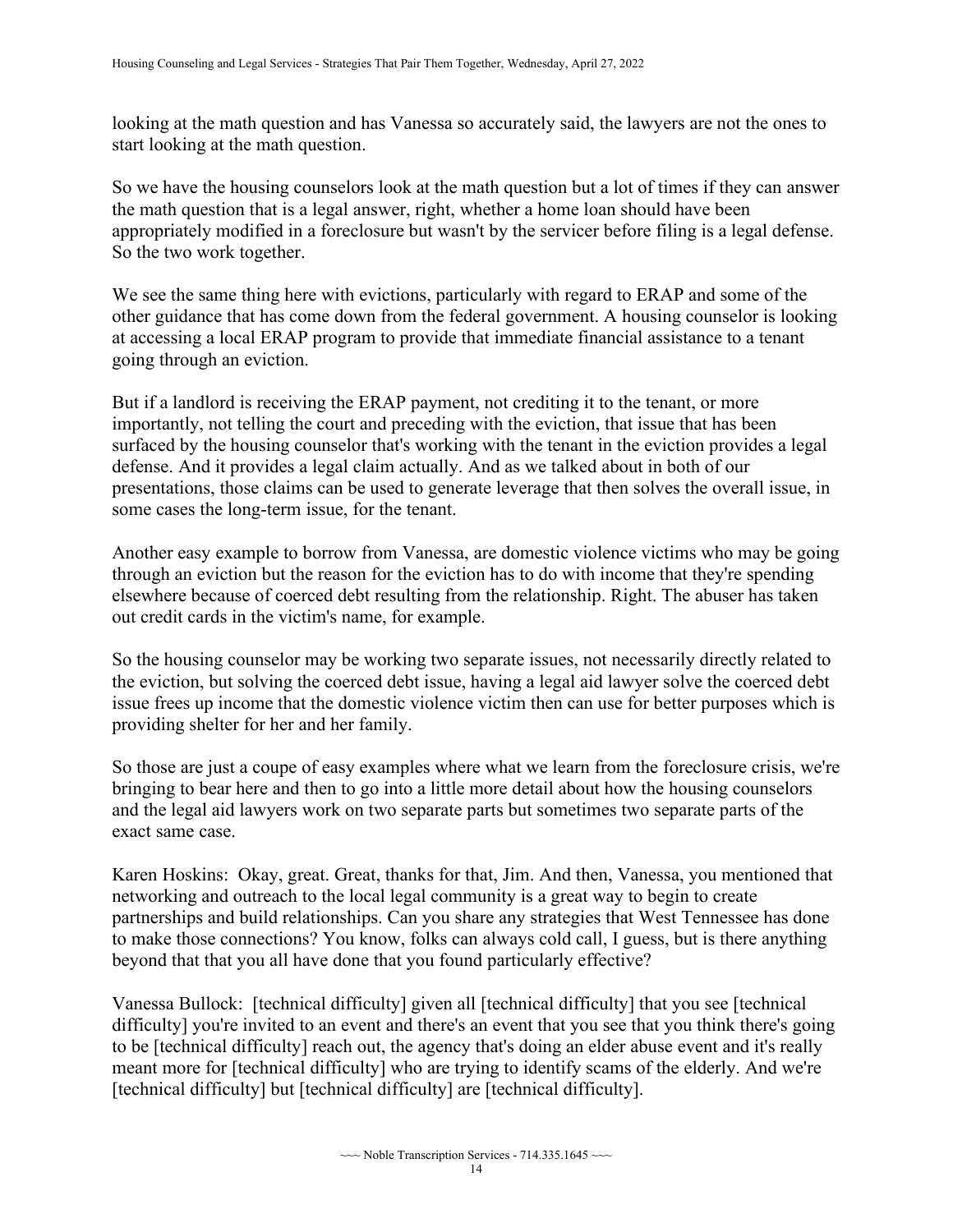Karen Hoskins: Vanessa, we have a little bit of an issue with your audio. It's --

Vanessa Bullock: Sorry, it's [technical difficulty]. So I'll reach out to the [technical difficulty] make sure that [technical difficulty] people and talk with people about when they need to send their elderly client to us to talk about how [technical difficulty] events. So my big discussion here is just know [technical difficulty].

Shawna LaRue Moraille: Yeah.

Shawna LaRue Moraille: I'm so sorry to interrupt Vanessa. But Medora on our team will work with Vanessa with her audio issue. So Karen, maybe you can move on to your next question.

Jim Kowalski: Yeah and if I could just do a quick follow up to Karen's --

Shawna LaRue Moraille: Please.

Jim Kowalski: -- point --

Karen Hoskins: Mm-hmm.

Jim Kowalski: -- and follow up to what I think Vanessa was saying in terms of interfacing with other agencies, I've always found it helpful to bring cookies. I think that's my plan for going into meetings but anyone on this call, and to Vanessa's point, all of the grantees are open to helping with these introductions.

I have helped play matchmaker for legal services directors and housing counselors or legal services directors and private practice lawyers that want to work with them all around the country. I think many of us have played that role and we're very happy to assist those who may have some trepidation breaking the ice, although as I said, cookies is always the way to go.

Karen Hoskins: Okay. Great. Thanks, Jim, for that. We appreciate it.

 Just looking at some of the questions that have come into the Q&A box, one of these I'd like to -- the map that was shown where these legal service agencies are available. I noticed that there isn't one in California and there's also obviously areas of the country where we don't see these Nicole, if we could call on you for this one. One of our participants has noticed, particularly with organizations available to provide services.

 Any comment at all from you Nicole with respect to California and other areas of the country that may not have grantees participating in the program?

Nicole Watson: Yes. No, it's a good question. We had a huge response to our [inaudible] application so this was a competitive grant. So we were able to award 10 grants with our first round of funding to the 10 highest scoring applicants to that first competition.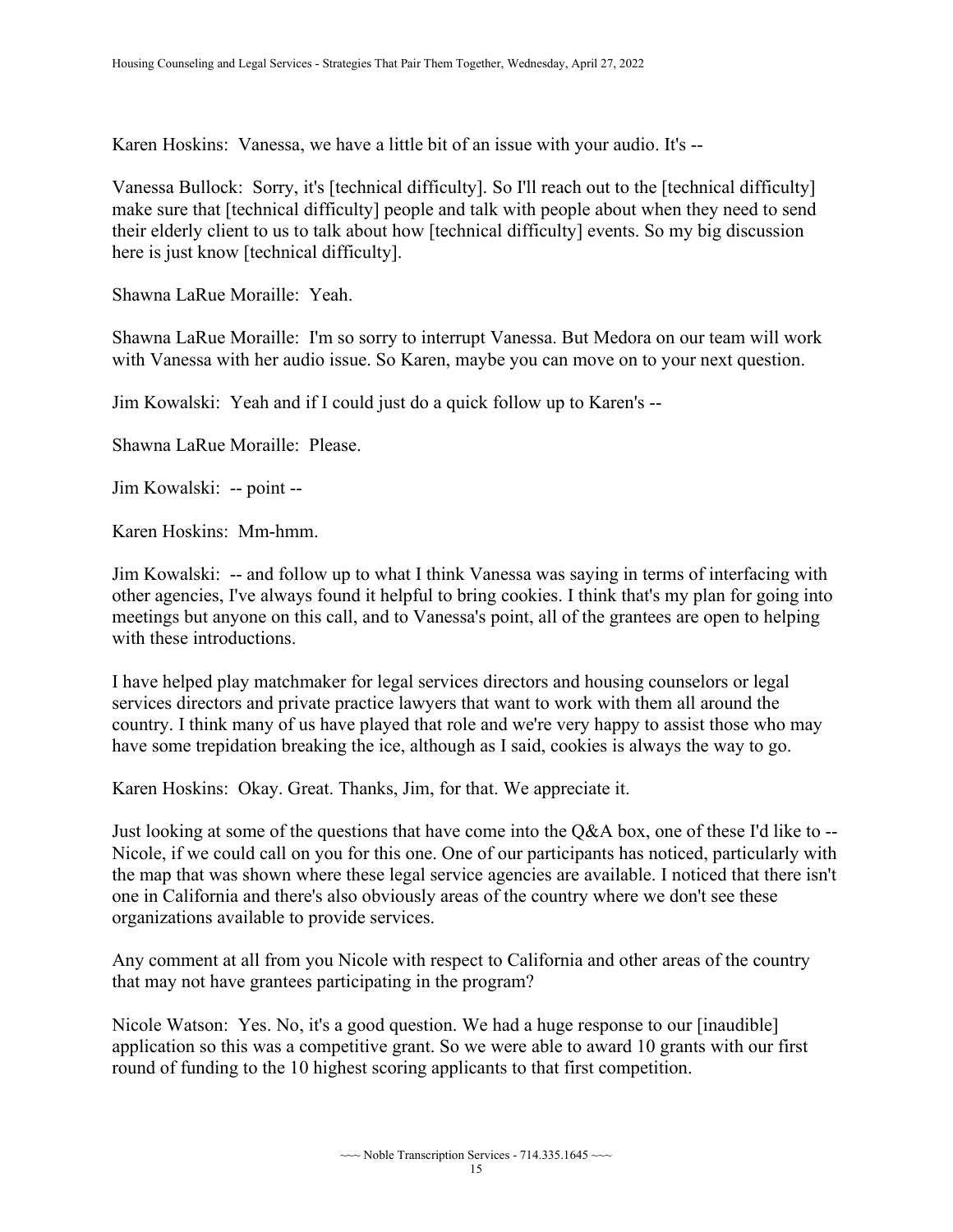So as you've pointed out, we have several locations across the U.S. that aren't currently covered by the program. That's one of the reasons we're excited about the program expansion and the new appropriation with fiscal year 2022 funds and again, we expect to make some announcements about that expansion and where that will be in the next couple of weeks.

Karen Hoskins: Okay. Great, thank you. Vanessa, we have a question for you. Can we just test your audio really quickly, see if you're able to respond and our folks can hear? If you'll come off mute and --

Vanessa Bullock: Yes, is that better?

 Q&A box but one of our participants wanted to know, it's a multi-prong question, how does your Karen Hoskins: Yeah, your audio is still a bit garbled, so we're sorry to hear that. The question was going to be and maybe there's an opportunity to answer the question in the chat or in the organization keep the Housing Counseling and legal services separate, was one of the questions that was asked.

 So let's go to there was another question -- someone has suggested that your phone needs to be moved away from your laptop. Do you have your phone and your laptop together?

And then, Jim, you have a comment about the coverage on the map as well?

Jim Kowalski: Just as a comment to the person asking about California. Several states have leaned very heavily into access to counsel, what's called Civil Gideon. During this crisis many of the western states, California for example, Washington state, Oregon, have leaned very heavily into it and are providing substantial resources to civil legal aid to help with their role.

Other states, obviously Florida being one of them, have not. I certainly don't want to speak to what goes into HUD's decision but one of the things that jumps out from the map is there are states that are grantees or areas that are grantees that are not getting assistance locally. Florida works on different issues, let me just leave it at that.

 Karen Hoskins: Okay, okay. And then we have a comment here going back to the question that housing counselor so they do both and say that it's a great combination. Vanessa, let's check your was being posed to Vanessa about separating Housing Counseling and legal services. Comment is, why keep legal services and counseling separate. This individual's an attorney and a certified audio one more time.

Vanessa: Yes, is this any better?

Karen Hoskins: Yes, yes, yes, yes.

 conversation. But I want to start with Ed's question. So we keep it separate because that's what Vanessa Bullock: So I will answer both the first question posed and Ed's [inaudible] HUD requires. Housing counseling cannot provide legal service. But much like him, many of our